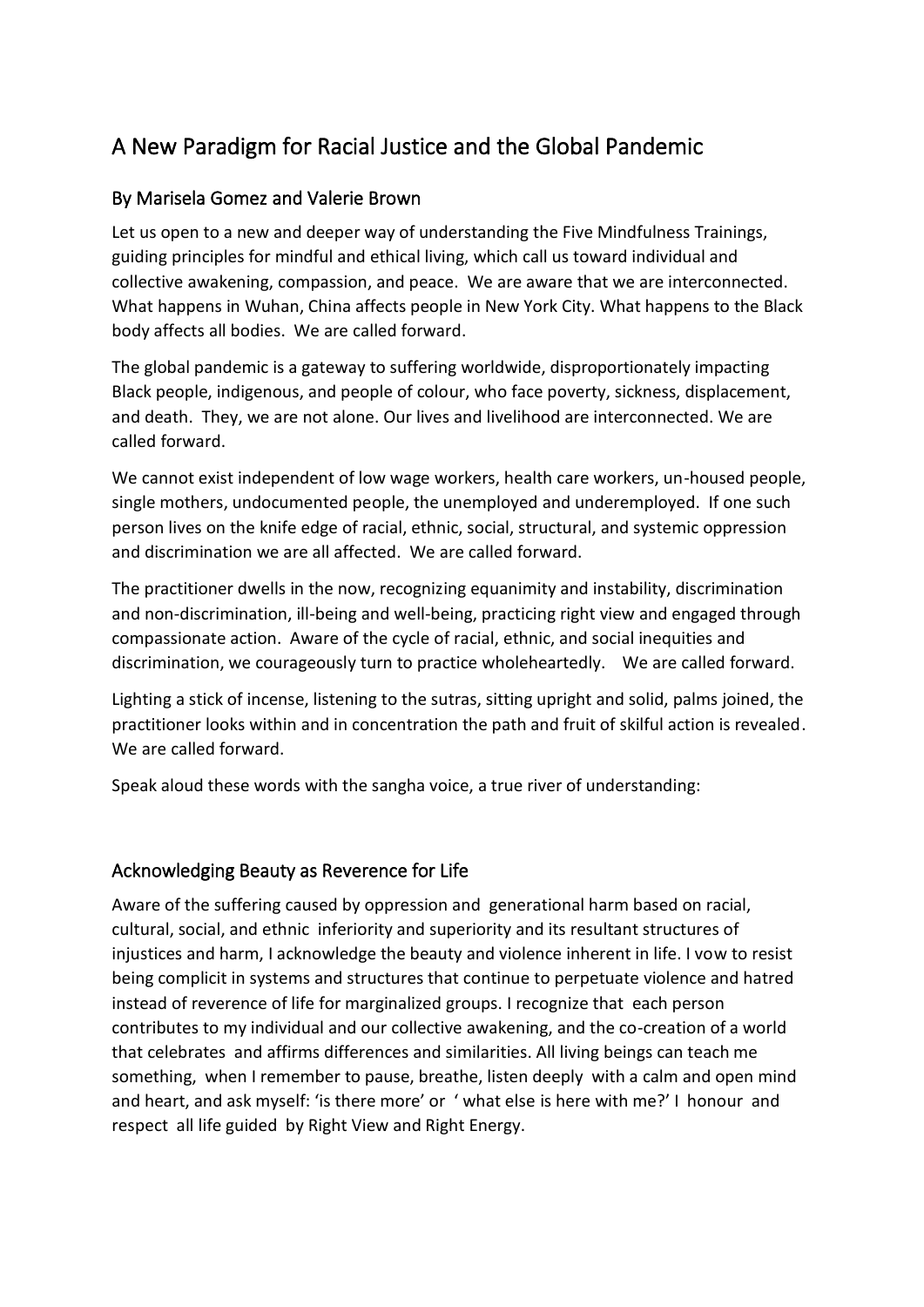## Belonging and Connecting as True Happiness

Aware of the suffering caused by ignorance and aversion of my own and other's racial, ethnic, cultural, and social history, its legacy and how this affects me whether I am aware of it or not, I am committed to connecting to these histories. I know that turning toward these histories with an open heart is my journey of awakening to true belonging. I will take the time to learn the history of the racial and ethnic group with which I identify as well as for other socially constructed racial and ethnic groups. Aware that there is no genetic or biological difference between different racial and ethnic groups, and that these identities were constructed by one group to establish dominance over others, I will turn toward racial and other forms of othering with an open heart and compassionate action. I know that this history has led to fragmentation inside and outside body and mind and brought much suffering to all beings. I vow to transform this suffering through the practice of connecting with an open heart. I will notice when emotions of belonging and othering arise and I will ask myself 'why'? Whatever feelings, perceptions, or mental formations arise, I will embrace and when needed engage with love in action. I am committed to practising Right Resolve, Right Speech, Right Action, and Right Livelihood so I can help relieve this legacy of racial and social suffering. I will practise looking deeply to see that true happiness is not possible without true connecting leading to belonging and understanding.

# Cherishment as True Love

Aware of the suffering caused by discrimination and oppression, I vow to understand its roots within my consciousness and my body and the collective body of the sangha and larger society. I vow to recognize the ways in which I have benefitted or not-benefitted explicitly or implicitly from systems and structures that foster discrimination and injustice. I am aware of the legacy of violence, especially unlawful police violence, perpetrated against Black people, indigenous people, people of colour, differently abled people, people of various gender identities and expressions and sexual orientation, and others who are marginalized. I acknowledge the lived experience of all people to deepen my capacity for understanding and for greater compassionate action. I am aware that narrowly constructed, prevalent interpretations of intimate relationships constrain how we cherish each other in our expression of love, leaving many further isolated and alienated. I am committed to looking tenderly at my suffering, knowing that I am not separate from others and that the seeds of suffering contain the seeds of joy. I am not afraid of bold love that fosters justice and belonging and tender love that seeks peace and connection. I cherish myself and my suffering without discrimination. I cherish this body and mind as an act of healing for myself and for others. I cherish this breath. I cherish this moment. I cherish the liberation of all beings guided by the wisdom and solidity of the sangha. This is my path of true love.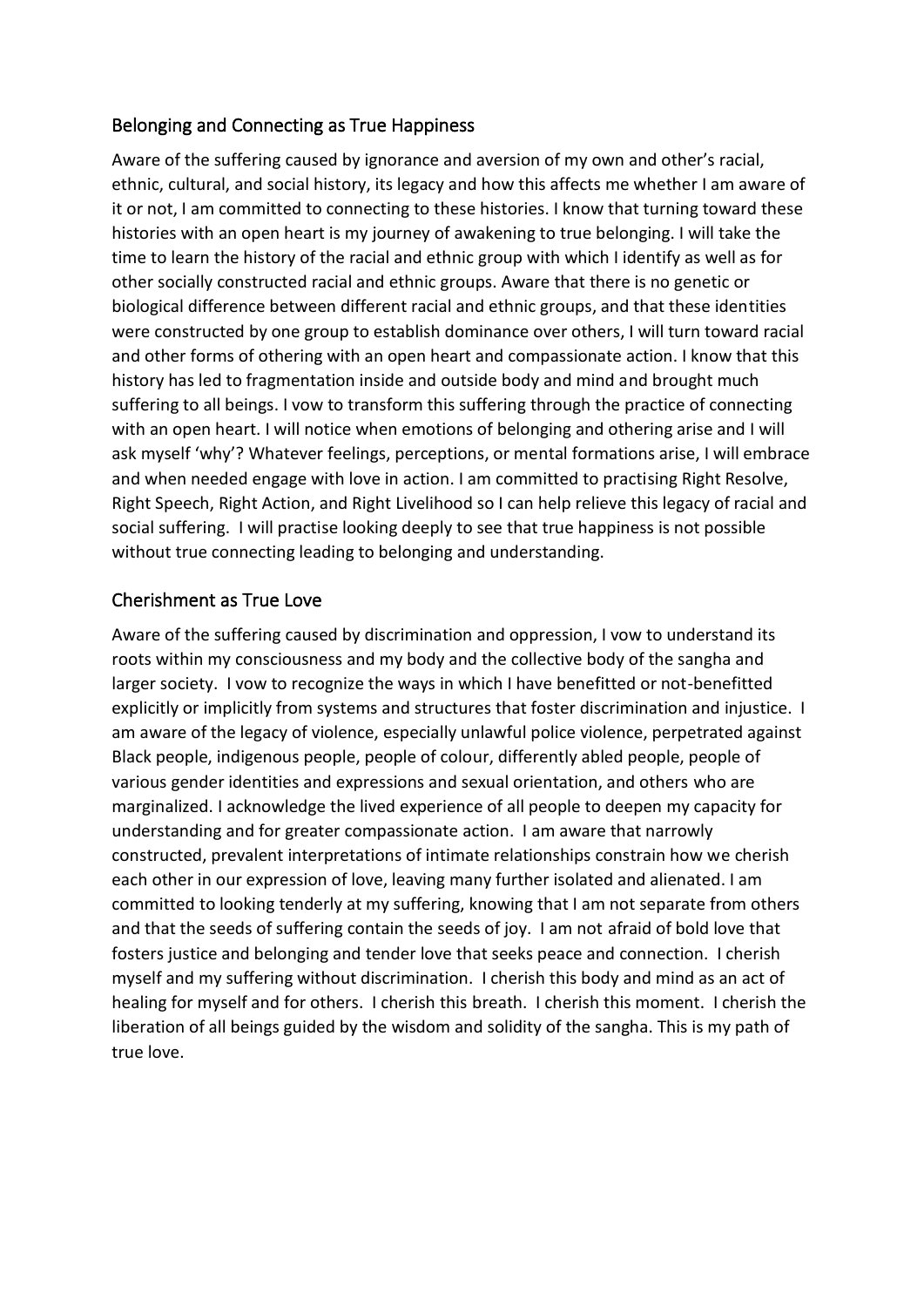## Vulnerability as Loving Speech and Deep Listening

Aware that vulnerability is the essence of our true nature, our humanness, I vow to risk listening and speaking non-judgmentally with understanding and compassion to alleviate suffering and support peace in myself and others. I vow to live with empathy, compassion, and awareness and to listen for understanding rather than disagreement. When I've hurt others through my unskilful action or speech, I vow to practice making a good apology that acknowledges what I have done and offers sincere regret, knowing that this supports the other person and me. I am committed to speaking that aligns with my highest aspiration and encourages honesty and truthfulness. I am committed to generous and courageous listening that bridges differences and supports understanding of others who may be different from me. I am committed to taking meaningful steps to become a true instrument of peace and to help others to be the same. When I am not able to understand the experiences of others, I vow to come back to my breath and my body, and to offer myself gentle patience while learning to support myself in developing greater awareness and skill. I vow to practice awareness of my beliefs, perceptions, and feelings, aversions, and desires and to take refuge in mindful breathing and in the sangha to support greater stability, peace, and understanding. Through my practices of vulnerability, patience, forgiveness, and deeply listening, I know that my speech will be guided by love and understanding. Practising in this way supports Right Speech and Right Action and guides me to Right Insight.

# Welcoming as True Nourishing and Healing

Aware of the suffering caused by the consumption of an inadequate history of racial and ethnic forms of social segregation, I am committed to healing myself and the world by welcoming, and practicing with this awareness. I will notice how my thoughts, perceptions, feelings, words, and actions may have been influenced by this inaccurate history. I will look deeply to understand how both physical and mental health, for myself, my family, and my society have been influenced by embracing and denying this racial, social, and ethnic history of inferiority and superiority and its legacy of inequities and injustices. I will cultivate joy to support me toward individual and collective wholeness. I will practise mindfulness of the Four Kinds of Nutriments to become aware of how edible foods, sense impressions, volition, and consciousness are all influenced by this history. Practising with Right Energy and Right Resolve, my Right Action of consumption will include awareness of certain websites, electronic games, TV programs, films, magazines, books, and conversations and how they continue to foster wrong perceptions of racial, ethnic, and social injustices. My understanding of interbeing supports my conscious consumption that sustains a healthy understanding of differences, one that does not oppress or discriminate. This Right Insight will preserve peace, joy, and bring healing in my body and consciousness, and in the collective body and consciousness of my family, my society and the Earth. To assure that my descendants do not live in a racially, ethnically, and socially unjust world, I commit to diligently practising with true welcoming on this path to nourish and heal myself, the sangha, and society.